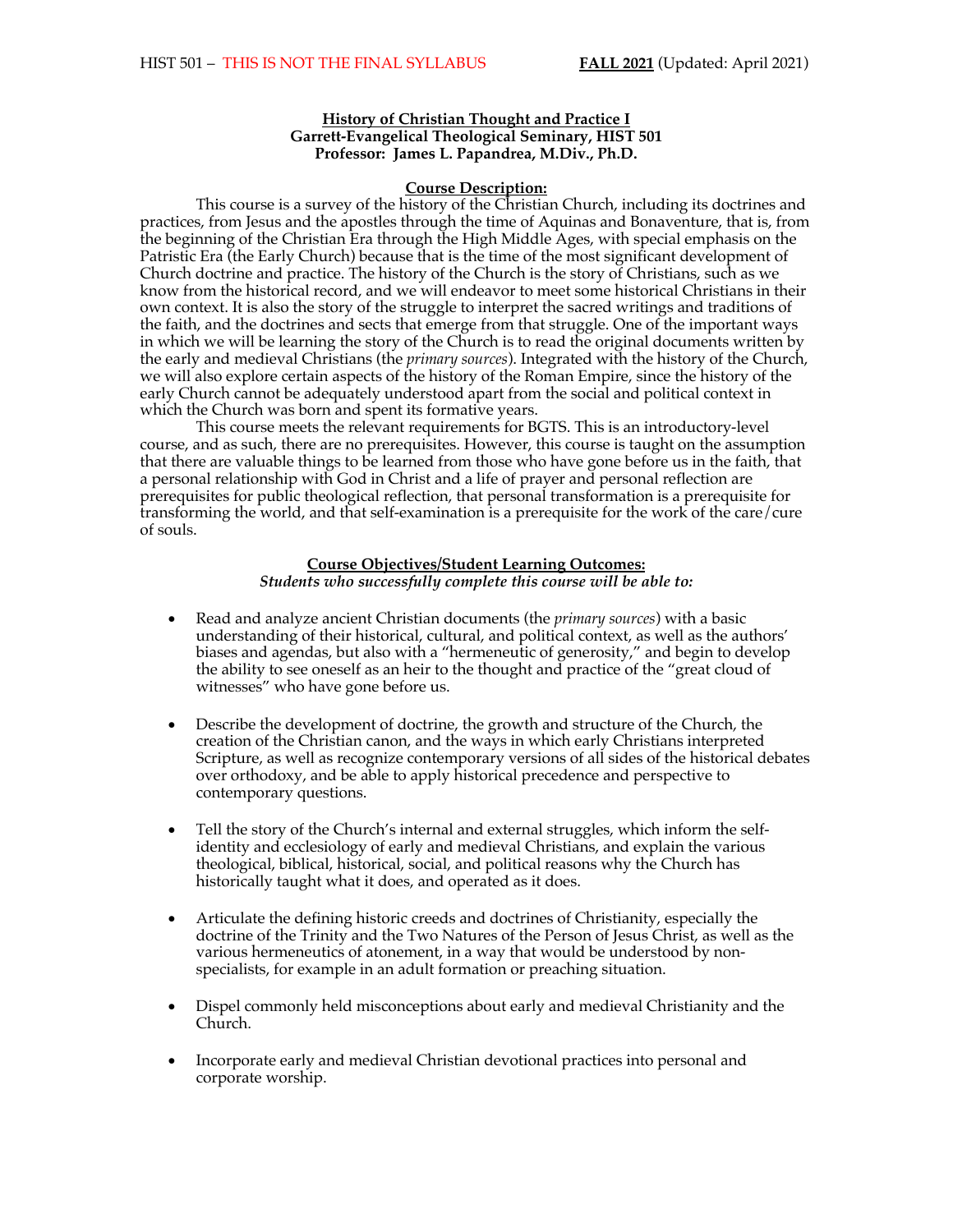## **Course Modality:**

This is an online course, with asynchronous requirements and occasional synchronous discussion meetings. The dates for the synchronous online meetings are on these Tuesdays:

## **Sept. 7, 14, 28, Oct. 12, 26, Nov. 9, 30, Dec. 7**

The course is divided into three classes (register for one of these): HIST 501 AX – "the morning class" =  $8:30$  to 10:30 am Central Time

HIST 501 BX – "the afternoon class" =  $1:00$  to  $3:00$  pm Central Time

HIST 501 CX – "the evening class" =  $6:30$  to  $8:30$  pm Central Time

The synchronous meetings will be two hours long, with a ten minute break in the middle (so, two 55 minute segments). These meetings are mandatory. The point of the synchronous meetings is to debrief the readings, discuss interpretations and relevance, and have time for open Q&A. All questions related to content should be asked in the synchronous meetings (questions related to the nuts and bolts of the course should be directed to your TA by email). All communication for this course will be conducted by email.

#### **Technology Requirements**

Information delivery for this course will be primarily through books and PDFs (PDFs will be emailed to students). All students are expected to check their Garrett email account daily. Synchronous meetings will be held via Zoom or Teams, which requires a computer with internet access sufficient for live video streaming. Moodle will only be used to turn in papers, so students need not check Moodle regularly, but students will need to be able to access Moodle to turn in papers using the "turn it in" (plagiarism detection) assignment function.

#### **Required Reading/Book List:**

**Note:** Most of the readings for this course will be distributed in public domain versions, emailed to the students as a PDF course pack. Of the remaining books to be purchased, the ones by Papandrea will be used again for any electives taken in the early or medieval Church eras. Also, the materials from this course will provide a solid foundation for when you take theology courses on the doctrine of God, christology, pneumatology, and ecclesiology. Therefore, it is *strongly* recommended that students buy an edition of the book in which they can highlight and notate – this will save immeasurable time in preparing the written assignments, and by being able to read only what is highlighted the second time around. NB: E-Book locator numbers are NOT acceptable for footnotes. All footnotes MUST include physical page numbers. This is so that the instructors can look up your citations to check your footnotes. The primary sources for this course are all TBD, but will be given to you at no cost. These, along with other short readings, all specific reading assignments, as well as any other asynchronous expectations and due dates for the course will be part of the PDF course pack. **The following 4 books must be purchased**:

**1)** *The Bible*. (A study Bible, preferably one which includes the entire "Old Testament," that is, the Bible of the early/medieval Church, which is to say, including the deuterocanonical books. **Note: The CEB, GNT, KJV, and NIV versions are NOT acceptable translations for the study of Scripture or early Christianity.**)

**2)** Papandrea, James L. *Reading the Early Church Fathers* (Mawah, NJ: Paulist Press, 2012) ISBN: 978-0809147519 - \$26.52 on Amazon.

**3)** Papandrea, James L. *Trinity 101: Father, Son, Holy Spirit* (Liguori, MO: Liguori Publications, 2012) ISBN: 978-0764820823 - \$11.99 on Amazon.

**4)** Rhee, Helen. *Loving the Poor, Saving the Rich: Wealth, Poverty and Early Christian Formation* (Grand Rapids, MI: Baker Academic, 2012) ISBN 978-0801048241 - \$32.00 on Amazon.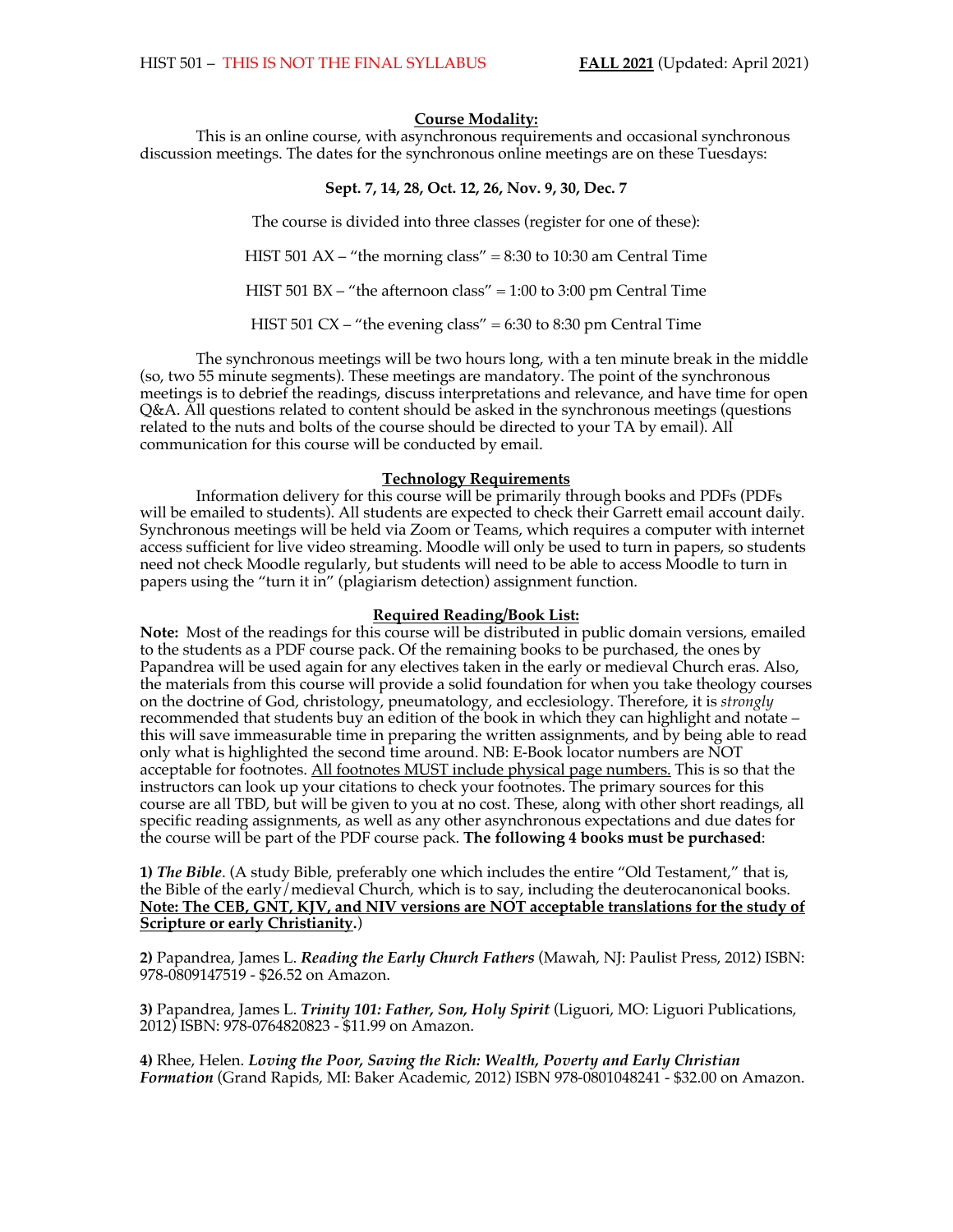## **Highly Recommended Optional/Additional Reading**

*These books are only for those who have more time & interest, and/or want to build their library. This is just the beginning of an ongoing bibliography, and should be considered an ever-evolving list:*

Cohick, Lynn and Amy Brown Hughes. *Christian Women in the Patristic World: Their Influence, Authority, and Legacy in the Second through Fifth Centuries* (Grand Rapids, MI: Baker Publishing House, 2017)

Dreher, Rod. *The Benedict Option*

Gavrilyuk, Paul L. *The Suffering of the Impassible God: The Dialectics of Patristic Thought* (Oxford: Oxford University Press, 2006)

Holmes, Michael W., ed. *The Apostolic Fathers* (Baker, Third Edition, 2006) [NOTE: There is an edition of this work that has the Greek and English texts on facing pages. If you work with Greek, or intend to do doctoral level work, it is recommended to get the edition with the Greek text.]

Johnson, Luke Timothy. *The Real Jesus*

Michael, Chester. *Prayer and Temperament*

Newman, John Henry. *An Essay on the Development of Doctrine*

Pitre, Brant. *The Case for Jesus*

Salisbury, Joyce E. *Perpetua's Passion: The Death and Memory of a Young Roman Woman,* with commentary (Routledge, 1997)

Weinandy, Thomas. *Does God Change?*

Weinandy, Thomas. *Does God Suffer?*

## **Course Structure:**

This course is divided into an introduction/orientation and seven units, each containing two weekly sub-units. There will be a synchronous discussion group meeting for each unit (with the two discussion topics per meeting), as well as one for the introduction, making a total of eight synchronous meetings. The PDF "course pack" will contain detailed instructions on how to prepare for each synchronous discussion meeting. Note that there are no assignments to prepare for our first meeting, except to read the syllabus carefully so that you will know if you have any questions you want to ask. The introduction meeting is primarily for an orientation to the course, to meet your colleagues and be able to ask questions. The units and topics are as follows (though the professor reserves the right to make adjustments, both before and during the course):

INTRODUCTION: Orientation to the Course

UNIT ONE: Philosophical Assumptions & the Attributes of God; The Emergence of the Church

UNIT TWO: The Apostolic Fathers; Early Worship and the Sacraments

UNIT THREE: The Apologists; Logos Christology

UNIT FOUR: The Canon; The Theologians

UNIT FIVE: Early Ecclesiology; The Nicene Creed

UNIT SIX: The Church After Constantine; The Fifth Century Councils

UNIT SEVEN: The Filioque Controversy; "Theories" (Hermeneutics) of Atonement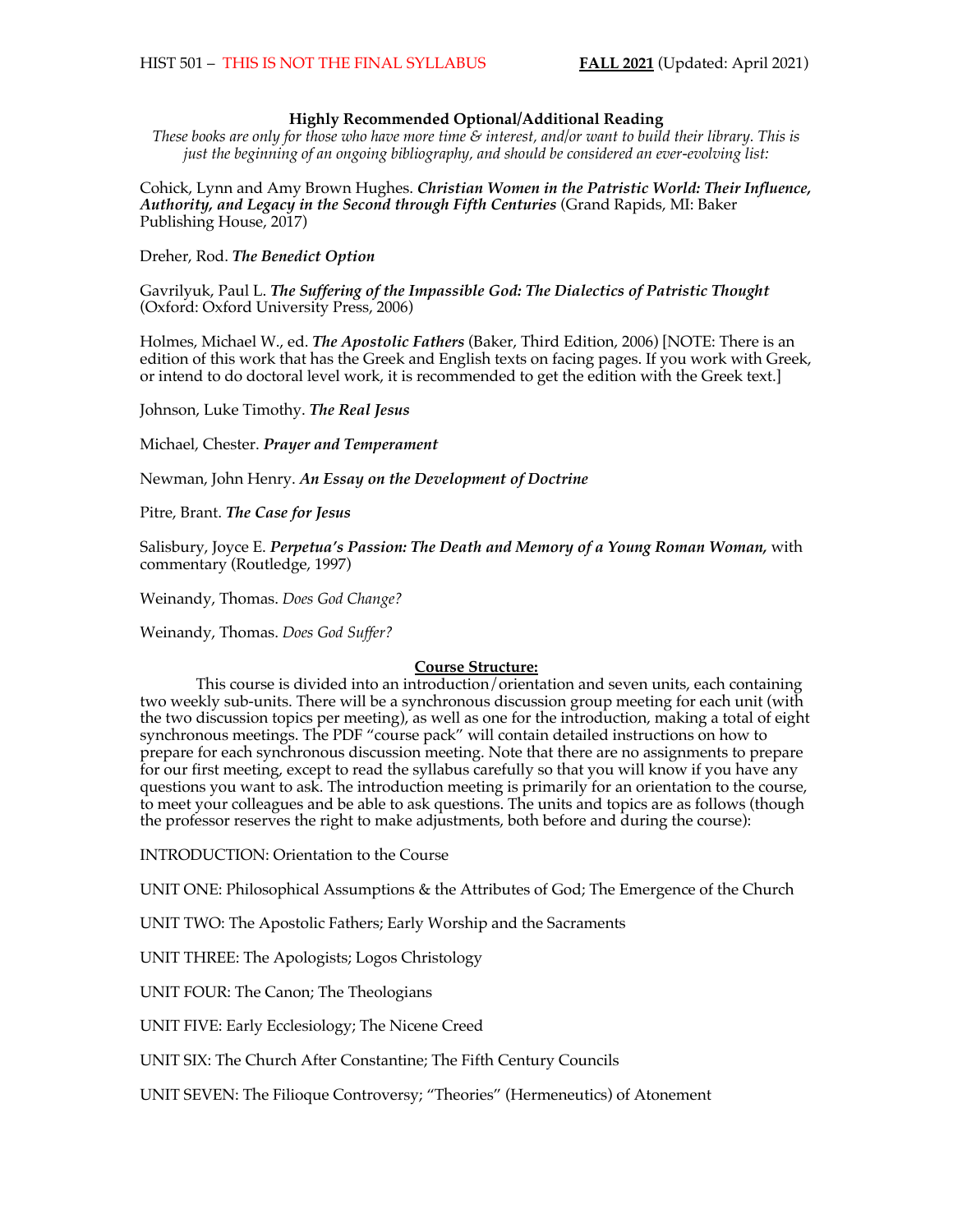#### **Course Requirements:**

**In order to be successful, students should expect to spend at least 12 hours per week on this course,** *not* **including the time it takes you to write the essays. Since an online course such as this will have fewer synchronous contact hours than a traditional course, it should be expected that the student will spend more time reading and absorbing information through media, in addition to the time it takes to synthesize and analyze weekly material in order to stay up to date. The student should also expect to spend time carefully reading the instructor's feedback on papers, since this is one of the more personalized channels of teaching.** 

**1) Reading and other Media assignments.** Each unit is built on a foundation of readings in primary sources. Primary sources are the documents from the time period being studied. Since this is an introductory course, you will be reading the primary sources in English translations, which you will find in the emailed PDF course pack. There will also be relevant readings in the Old and New Testaments. These are meant to be background for other primary sources, and for personal reflection on the topics at hand. There is nothing to turn in for the Scripture readings, but they should inform your written essays. In addition to the primary sources, there will also be assignments in secondary sources. Secondary sources include the text books, along with other modern commentary on the historical periods. Secondary sources may also include films or other media. **Always read** *Reading the Early Church Fathers* **first, then any other secondary sources, then the primary sources. THERE ARE NO READING ASSIGNMENTS THAT REQUIRE YOU TO SEARCH THE INTERNET OR READ ONLINE. The only assignments that may require use of the internet are (possibly) certain specifically assigned YouTube videos or websites. If you are not specifically told to go to the internet, then don't.** Each unit will include optional devotional "experiments" designed to give students an opportunity to try out historical devotional practices that may be new to them. The devotional experiments are optional, and will never be assessed, nor will students be asked to talk about whether they tried them. Students may volunteer to talk about their experiences with devotional experiments in the discussion sessions, but there is no penalty for choosing not to do them.

**2) Synchronous Zoom (or Teams) discussions, with WRITTEN QUESTIONS.** Each unit will conclude with a synchronous online discussion meeting, as outlined above. These synchronous discussions are the "class meetings" of this course. Students are expected to be prepared for unit discussions by doing all the assigned readings; all students are expected to be at all synchronous meetings, and to participate by asking questions and contributing to the discussion. Except for the introductory class meeting, students will also prepare questions based on the readings. These will be turned in via email before the class meeting to the TA assigned to the group. Students are expected to keep two of the textbooks handy to refer to during discussions: *Reading the Early Church Fathers* (for the relevant charts) and *Trinity 101* (for the outline of the Nicene Creed). In the case of an emergency, when a class meeting must be missed due to illness or other circumstances beyond the student's control, the student will inform the TA that they will miss class, and will work with the TAs to confirm which alternate group the student will join (note that students in the last meeting of the week must plan ahead to attend another group) – students may also be given additional/alternate assignments, such as watching relevant lectures online. Note that church meetings are NOT considered a valid reason for missing class. Students in pastoral roles are expected to schedule meetings around class times. Students' reading preparedness and participation in the discussion will count for 10-20% of the course grade. Note that this class participation grade includes such aspects as attendance, attention, courtesy, respect and professionalism. Students are expected to conduct themselves as adults who are (or hope to be) leaders in the Church. Generally accepted standards of internet etiquette apply to all online and email interaction. Finally, it should go without saying that all people and their ideas will be respected in this class.

**3) Four Essays**. Students will write four essays of approximately 1,500 words each. The essay should be written like a blog or church bulletin article answering a specific question – this means that you cannot assume any prior knowledge of the subject matter in your audience (you are not writing this for the professor and/or TAs) – write as though you are teaching the material to beginners. The questions will be included in the PDF course pack, or appear on Moodle, or will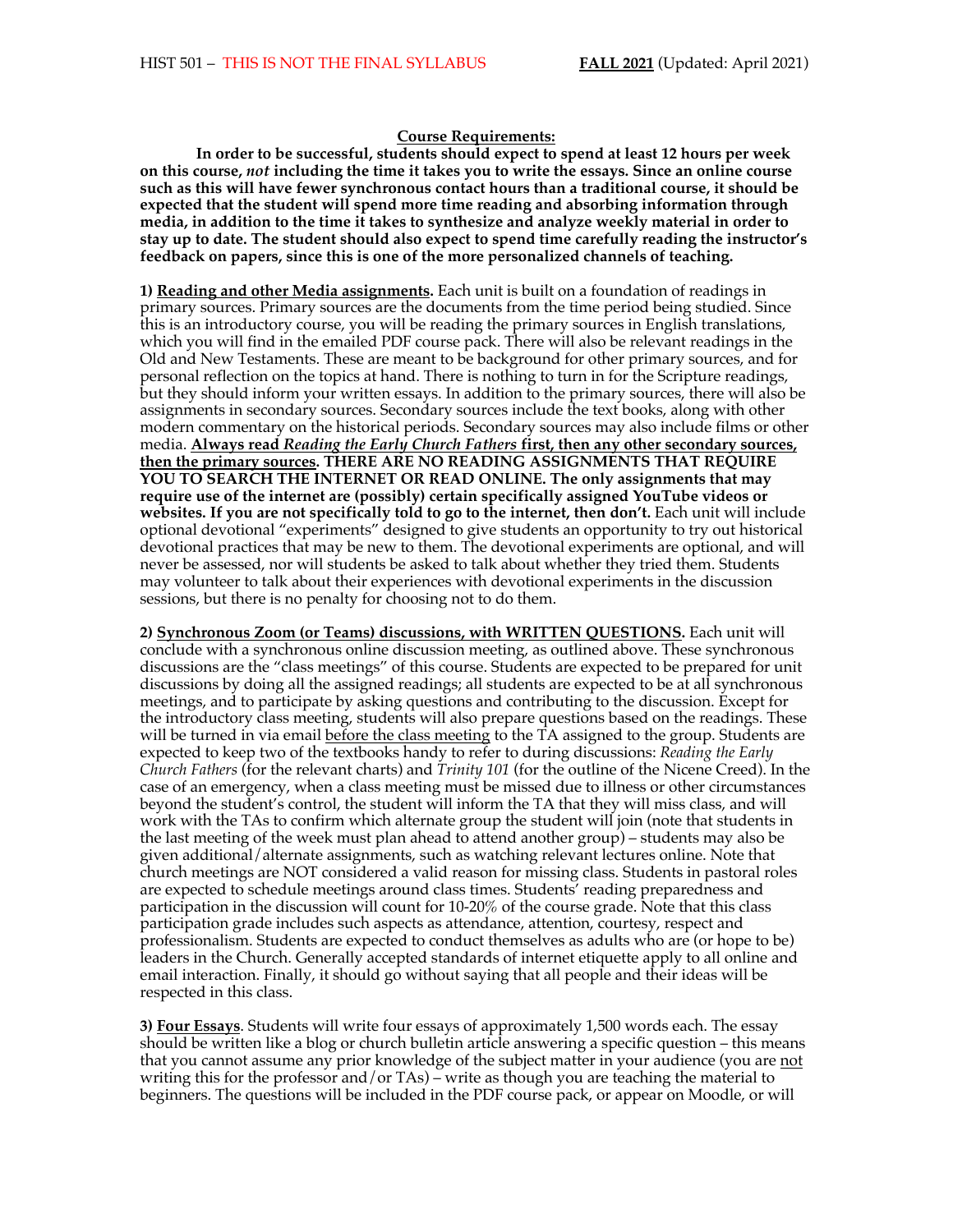be distributed by email at the appropriate time. The essays must be created in MS Word, and will be turned in through Moodle. Since this is in introductory class, these essays are not an attempt to argue a thesis or explain your own beliefs, views, or opinions. **They are also not research papers, and do not require you to do any reading or research beyond what is assigned for the class – do NOT use the internet as a resource for the essays. Therefore no bibliography is needed – the required reading list IS the bibliography for these papers – however your first footnote/citation of any source should have the full bibliographic citation format.**

It is expected that the essays demonstrate critical/analytical engagement with the assigned sources, in such a way that demonstrates application of secondary source and discussion concepts to the primary text. In all the essays, the goal is to answer the question by articulating the historic (orthodox) doctrines of the faith and beliefs in ways that would be accessible to someone who has not been to seminary. The point is to demonstrate that you can teach these concepts. To that end, **you will not be allowed to use any direct quotations from secondary sources** (including the professor's books) – you must begin to find your own voice and practice teaching the concepts in your own words. The essays must reflect the assigned course readings and lectures, engaging both Scripture and Tradition (Tradition includes the primary sources of the Church fathers & mothers, the ecumenical councils, and the creeds). THEREFORE EACH ESSAY MUST INCLUDE RELEVANT QUOTES FROM PRIMARY SOURCES. An essay that you could have written before taking this course would not be acceptable. The essays are to be written from course materials (primary sources, assigned secondary sources, lectures, charts, etc.). No additional research is necessary – do NOT use the internet as a resource for these essays, other than where specifically assigned. This is not the place to talk about what you personally believe, but rather to demonstrate your understanding of the foundations of the faith which you have <u>received from those who have gone before you</u> (Hebrews 12:1-2). You must use footnotes for your citations, and the **footnotes must contain page numbers**. **Citations without page numbers are unacceptable**. **Ebook locator numbers are not acceptable (so if you use the kindle version of a book, for example, you will need to find hard copy page numbers for any citations)**. The essays will count for a total of 80-90% of the course grade.

**>>>Students should plan to keep copies of their essays, with Professor/TA comments, for inclusion in first year evaluation and senior portfolios.**

**ESSAY DETAILS:** The font must be easy to read, such as Times New Roman or Palatino, preferably size 11 or 12. Include a header (not a title page) with your name, the instructor's name (spelled correctly) and the course name, as well as page numbers. *Create a file name for your essay that has the following format*: Your last name, first initial, the essay number (1 through 6), the initial of the semester (F for fall) and the two-digit year. So for example if Marty McFly were turning in his second essay in the Fall of 2021, the file name would be: **McFlyM2F21.docx**. *Essays without the correct file name will not be accepted, and may be considered late.* When you upload the essay to Turn-it-in via Moodle, use this file name as the submission title of the paper. Make sure you plan ahead to be able to write the essays (and get editing/English help, if you need that) before they are due, since you can't start writing them until you've read the assigned readings and heard all the appropriate lectures/discussions. Do not consult with other students when working on the essays, do not use materials from outside the course, and do NOT use the internet for anything other than what is specifically assigned. The rubric that will be used to assess these essays is included at the end of this syllabus.

**CITATION INSTRUCTIONS**: All citations should be footnotes, and you must use the footnote function in Word – do not try to insert your own superscripts and space out the bottom of the page because it will get messed up when the pagination changes. Citations of the Bible should take the form, BOOK CHAPTER:VERSE(s), so for example, John 3:16. Citations of all other primary sources should take the form, AUTHOR, *DOCUMENT TITLE (in italics)* BOOK.CHAPTER.VERSE(s), so for example, Tertullian, *Against Praxeas* 3.31, or Irenaeus of Lyons, *Against Heresies* 3.5.1-17. You get the idea. If you are unsure, ask your TA or do your best. Some primary sources have two different sets of numbers. We'll help you figure it out. Primary source citations do not need page numbers or book bibliographic information like the publication year and page number, unless you are including a direct quotation, in which case you should include the translator and edition of the particular translation you are using. Secondary sources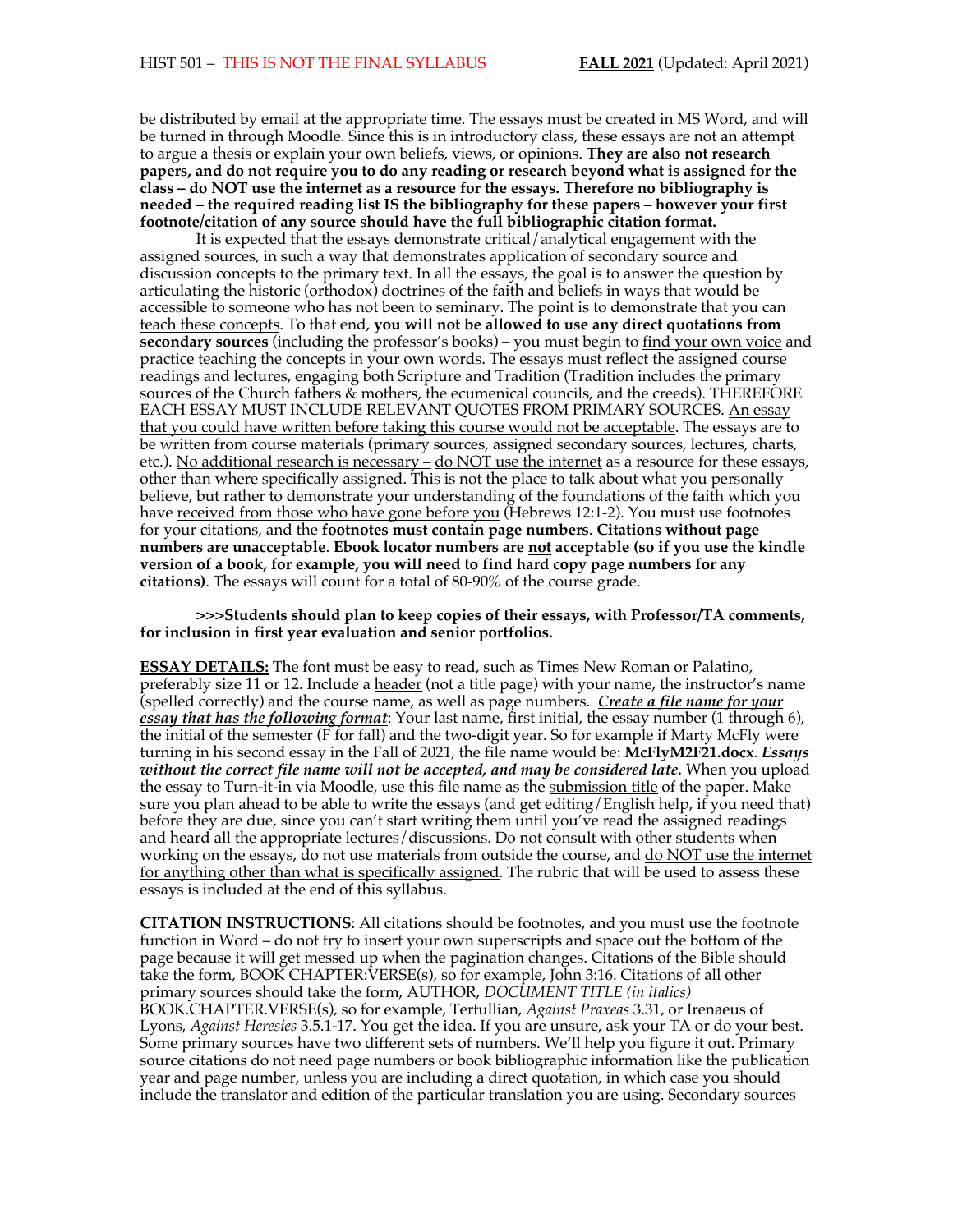should be cited according to the standards of the Chicago Manual of Style or Turabian. All citations of secondary sources must include page numbers.

**FINAL GRADE:** The final grade for the course will be calculated primarily from the essays, taking into account the participation component (including the written questions for each unit). If a student does not complete all of the assignments by the end of the course, the student may petition for an extension. This entails submitting a form to the professor and the registrar's office. Students are encouraged to communicate concerns about finishing the course with the TAs and/or professor well before the end of the course. If no extension form is received by the professor by the end of the course, the final grade will be calculated from the existing assignments, with no credit (F) given for missing assignments. Filed extensions that are not completed within the allotted time will result in a final grade of F for the course.

**NB:** All work for this course must conform to accepted standards of academic ethics, including, but not limited to, the understanding that cheating and plagiarism are unacceptable (cf. Jeremiah 23:30!), and may result in failure of the course (see the relevant sections of the Academic Handbook for further information). **Even the reuse of your own work from outside the course, if used without citation, constitutes a form of plagiarism/cheating.**

## **How to Get an A in this Course**

## **(OR:** *How Dr. Papandrea got through his MDiv and PhD programs***):**

First, read this whole syllabus carefully. This is your contract for the course. Keep up with the reading, which means keeping a detailed calendar and staying organized – the PDF course pack will be your week by week guide, so follow it religiously. Now – forget about any illusions you may have about keeping the books pristine so you can sell them. Plan to highlight and write in the margins. I know the PDF is long, but if you can print it out, do that. Read off-grid and off-screen as much as possible, and remember that multitasking is the enemy of excellence.

While you read, highlight anything that seems important, so you don't have to do the whole reading again. Before writing each essay, read again whatever you have highlighted. When it comes time to write the essay, start early enough so you have plenty of time to proofread several times. Go re-read what you highlighted in the relevant readings, and copy into your notebook anything from the highlighted text that is directly relevant to the topic of the essay. Note your source for each item, so that you don't forget what book it came from. Leave out what is not relevant, no matter how important it seems to be. Now go through your lecture/discussion notes, and highlight anything that is directly relevant to the topic of the essay. Do not highlight what is not relevant, no matter how important it seems to be. And DO NOT search the internet for more ideas. The internet is NOT your friend here, and it is a DANGEROUS shortcut that your professor can smell immediately in your essay. And it does not smell good.

Take what is important *and relevant* from your notes and the readings, and **create a detailed outline**, with a logical progression of ideas from beginning to end, paying attention not to repeat concepts, unless you intend to repeat something for emphasis. Once you have the outline, put the notes and books aside, and you can write the essay from your outline. **NOTE: The professor or TA reserve the right to ask to see your outline if the essay lacks a logical flow**. DO NOT put a dictionary definition in your paper. Webster was not a theologian. Give credit for ideas that are not your own (from the books), but work hard to find your own voice – don't just echo the way the professor explains things. You have to learn to say it in your own words - your own way of articulating the doctrine of the Trinity, for example, that is both orthodox and appropriate for your audience. Work toward finding the balance of articulating the Tradition but doing it in your own way. When the essay is done, print the essay out and read a hard copy, noting spelling and grammatical errors, and anything that doesn't flow. Edit the essay. Now proofread a couple more times. If you have a friend or significant other (not a fellow student) who is willing to read it for you, have them give you honest feedback. If this person can't understand it, don't just assume it's because they haven't taken the class. It's your job to make it understandable. If you can't explain it, you don't know it. Proofread the essay one more time before turning it in. Use the correct file name format.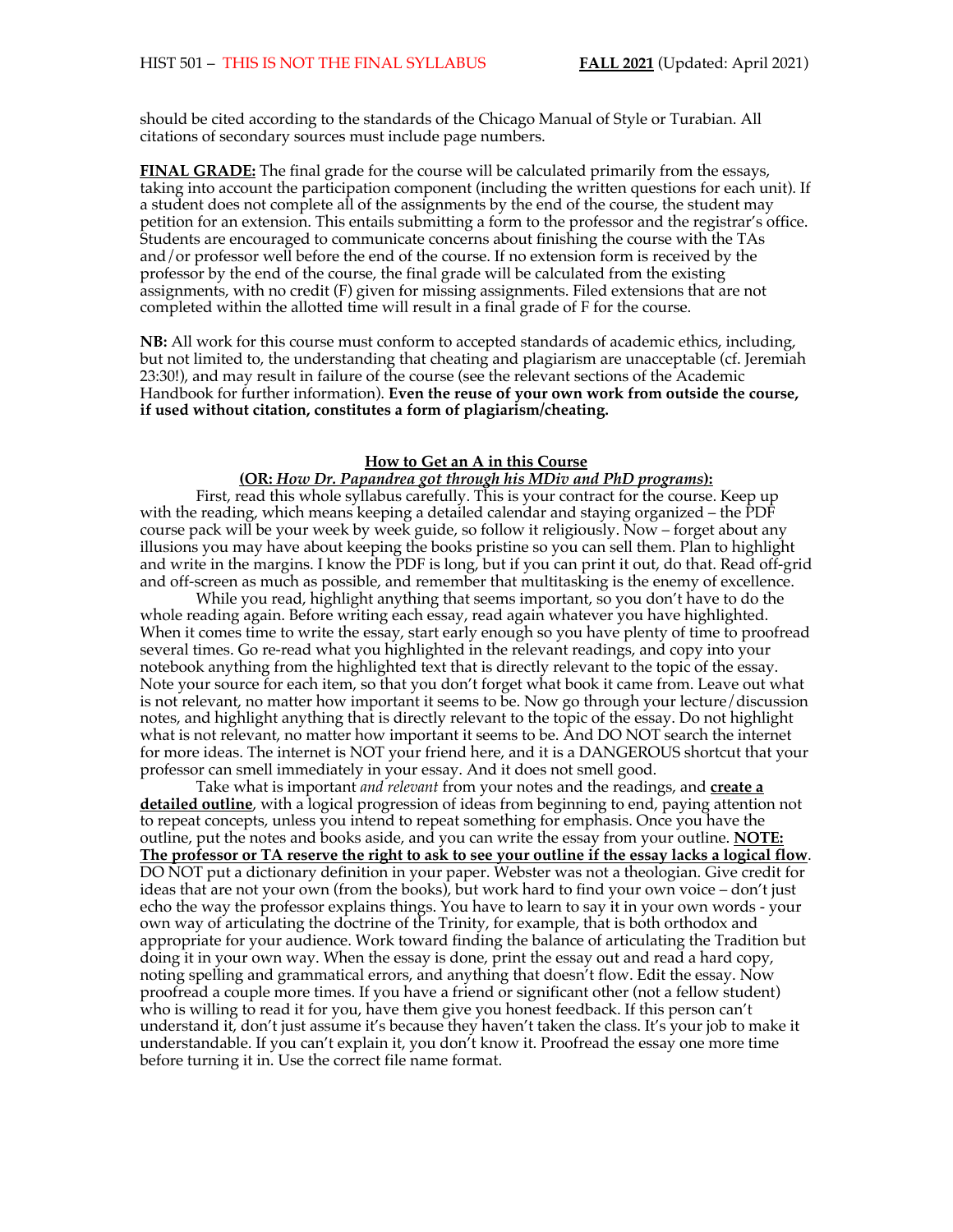## **Accessibility**

**NOTE**: Garrett-Evangelical Theological Seminary is committed to providing equal access to its programs of graduate professional education for all qualified students, including those with documented disabilities. The Seminary aims to provide reasonable accommodation for qualified individuals with a disability (based on clinical documentation) to ensure their access and participation in seminary programs. For details, see "Disabilities Policies and Procedures" in the Student Handbook, or consult the Registrar's Office.

ALSO NOTE that English as a secondary language is NOT a reason for accommodation, and therefore assignment extensions cannot be given on the basis of language proficiency. It is assumed that all students admitted to study at Garrett-Evangelical Theological Seminary have sufficient ability with the English Language to complete the assigned work. Students must plan ahead for proofreading or grammar coaching, since assignments cannot be done early (before the relevant lectures and discussions), nor can deadlines be extended for editing. Granting an extension would only consign the student to falling farther behind.

## **Garrett-Evangelical Academic Policies**

All students are required to abide by the academic policies detailed in the Academic Handbook for the current academic year. The following policies are of particular importance to the successful completion of one's coursework:

#### **Writing**

• Academic integrity and plagiarism: (See 19-20 Handbook, 12, 78-83) All professors are required to respond to all suspected incidents of academic dishonesty, especially plagiarism. Repeated incidents of plagiarism or academic dishonesty may result in dismissal from the school. • Writing and citations: The *Turabian Manual for Writers* and the *Chicago Manual of Style*  footnote/bibliography format provide the standard formats for all introductory courses (19-20 Handbook, 84) . Basic information on these formats is available online here:

https://www.chicagomanualofstyle.org/turabian/turabian-notes-and-bibliography-citationquick-guide.html

https://www.chicagomanualofstyle.org/tools\_citationguide/citation-guide-1.html

• Writing Support: The Writing Center at Garrett-Evangelical offers programs to support all students' theological research and writing. See https://www.garrett.edu/student- life/studentservices "Writing Center" for more detailed information.

#### **Attendance and Class Participation**

• Inclusivity/Diversity: The basic commitments of the seminary to mutual love and searching for the truth in Christ lead to a principle that in the classroom and in course assignments, persons are always to be respected and ideas are to be freely discussed.... All participants in the teachinglearning process have an obligation to honor and respect varying perspectives on relevant issues. (See 19-20 Handbook, 9)

• Attendance and lateness policies: Attendance is required. Students who miss more than 20% of the class sessions (e.g., more than 2 classes in the weekly schedule, a proportionate amount for other class formats) should not expect to pass the class. (19-20 Handbook, 19)

• Some faculty may limit on the usage of electronic devices such as cell phones during class. At the least, all cell phones should be silenced during the whole of a class session.

#### **Academic Accommodations**

• Student accommodations for documented conditions should be developed and requested before the beginning of the semester. See the *Accessibility, Special Needs, and Disabilities* policy and process set out in the Academic Handbook (19-20 Handbook, 12). Such accommodations are developed in consultation with the Registrar.

• Extensions: For Masters students, extensions, if granted, are normally for four weeks following the last day of class in spring and fall semesters or the final due date for coursework for January and summer terms. Extensions may not exceed three months following the end of the term. (19- 20 Handbook, 20)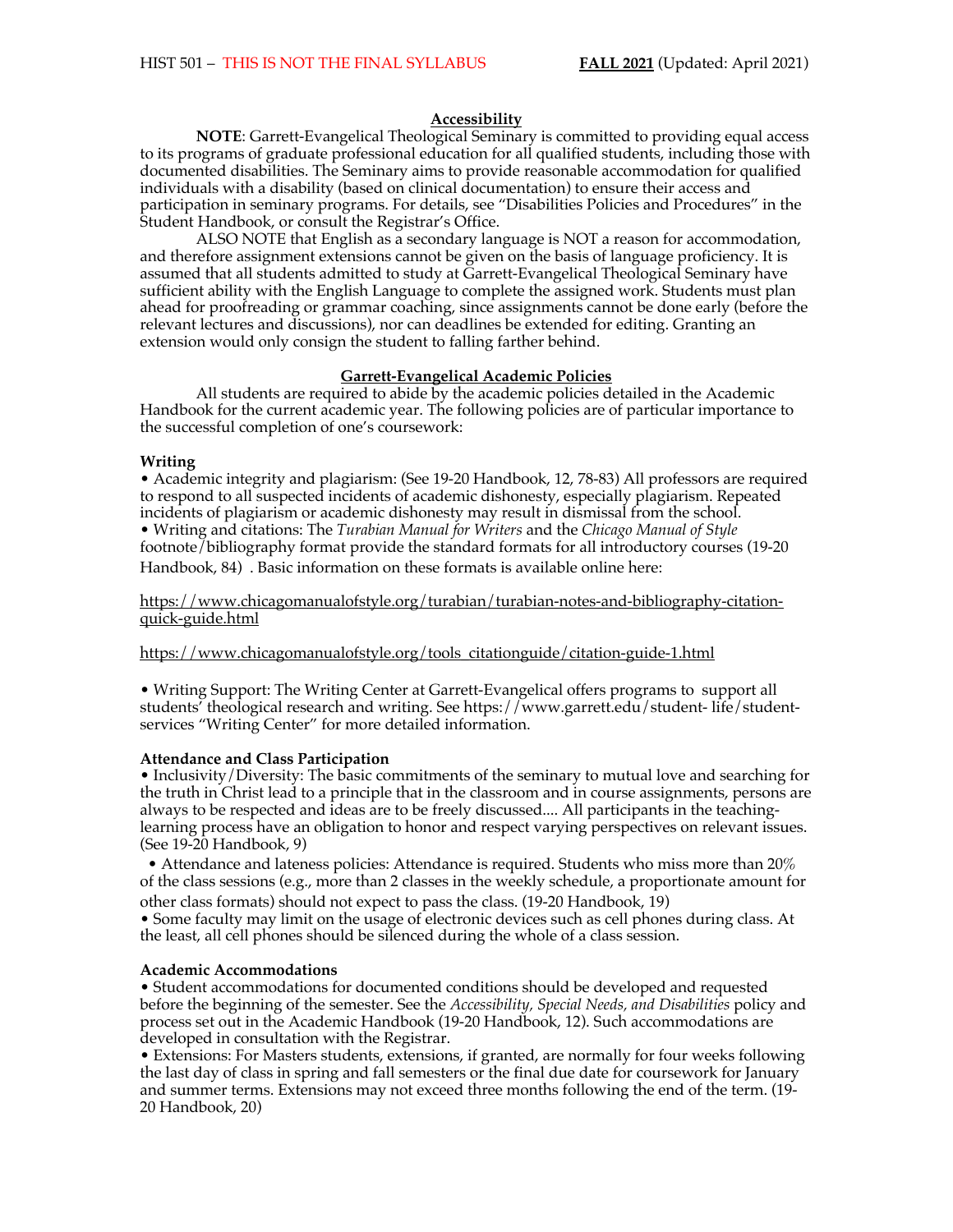| <b>HISTORY I</b>           | <b>Black Belt (A)</b>                                                                                                                                                                                             | <b>Blue Belt (B)</b>                                                                                                                                                                                                                                                                                              | <b>Yellow Belt (C)</b>                                                                                                                                                                                                                                                    | White Belt (D)                                                                                                                                                                     |
|----------------------------|-------------------------------------------------------------------------------------------------------------------------------------------------------------------------------------------------------------------|-------------------------------------------------------------------------------------------------------------------------------------------------------------------------------------------------------------------------------------------------------------------------------------------------------------------|---------------------------------------------------------------------------------------------------------------------------------------------------------------------------------------------------------------------------------------------------------------------------|------------------------------------------------------------------------------------------------------------------------------------------------------------------------------------|
| Writing<br>Mechanics       | Highly polished, no<br>typos or grammatical<br>errors                                                                                                                                                             | Carefully proofread,<br>few typos or<br>grammatical errors                                                                                                                                                                                                                                                        | Contains some typos<br>and/or grammatical<br>errors, but still<br>readable                                                                                                                                                                                                | Typos and<br>grammatical errors<br>make the paper hard<br>to read and/or<br>understand                                                                                             |
| Formatting                 | Clean and consistent<br>format, citations<br>conform to acceptable<br>standards, all<br>directions followed                                                                                                       | Overall a relatively<br>clean format, with<br>careful attention to<br>proper citations, no<br>major instructions<br>missed or<br>misinterpreted                                                                                                                                                                   | The paper is readable<br>but too informal in its<br>formatting or too<br>sloppy with regard to<br>citations and<br>instructions                                                                                                                                           | Lack of attention to<br>instructions,<br>directions not<br>followed, citations<br>missing or<br>unacceptable in<br>format,<br>inconsistencies in<br>margins, fonts, etc.           |
| Organization               | There is a clear<br>progression of ideas,<br>and when necessary<br>they are presented in<br>chronological order,<br>the outline is<br>discernable in<br>subheadings or other<br>reader cues                       | It is easy to follow the<br>logical flow of the<br>paper, ideas are<br>presented without<br>major leaps or gaps,<br>and/or without<br>constant circling back<br>or repetition                                                                                                                                     | The main points of<br>the paper are<br>discernable, but it<br>does not seem like<br>there is any kind of<br>outline as the<br>backbone for the<br>paper, the reader is<br>expected to make<br>some logical leaps<br>without help or<br>tolerate unnecessary<br>repetition | The paper lacks<br>organization and is<br>written as a "stream<br>of consciousness"                                                                                                |
| Engagement<br>with Sources | The paper<br>demonstrates careful<br>reading of both<br>primary and<br>secondary sources,<br>and correctly utilizes<br>appropriate and<br>relevant quotations<br>from the primary<br>sources                      | The paper<br>demonstrates<br>engagement with the<br>secondary sources,<br>but not as much with<br>the primary sources,<br>or the paper<br>demonstrates an<br>uncritical reading of<br>the primary sources<br>or fails to connect the<br>content directly with<br>relevant passages<br>from the primary<br>sources | The paper<br>demonstrates some<br>attention to the main<br>points of the readings<br>and lectures, but does<br>not demonstrate<br>careful or critical<br>engagement                                                                                                       | The paper could have<br>been written without<br>doing the reading or<br>before having taken<br>the class                                                                           |
| Content                    | The historic situation,<br>controversy, or<br>doctrine is correctly<br>described, and the<br>paper demonstrates<br>an understanding of<br>its meaning in its<br>original context                                  | The paper<br>demonstrates that the<br>student understands<br>the big picture,<br>though some minor<br>details may be a bit<br>fuzzy                                                                                                                                                                               | The paper attempts to<br>cover the main points,<br>and shows that the<br>student understands<br>the questions, if not<br>the answers, but there<br>are major gaps or<br>misunderstandings                                                                                 | The paper does not<br>demonstrate that the<br>student has<br>understood the<br>concepts, and/or the<br>student is not able to<br>articulate the content<br>at even a general level |
| Appropriateness            | The content is<br>conveyed using<br>language appropriate<br>for teaching to a lay<br>audience, without<br>asking them to make<br>logical leaps, and<br>without expecting<br>any prior knowledge<br>of the subject | The paper is written<br>in such a way that an<br>educated or well-read<br>lay person could<br>learn from it, but it<br>would not<br>successfully bring<br>someone along who is<br>starting from scratch                                                                                                           | The paper is written<br>in such a way that the<br>professor and TAs<br>know what the<br>student is trying to<br>say, but someone<br>who has not taken the<br>class or read the<br>books would not<br>understand it                                                        | The writing style of<br>the paper is<br>inappropriate for the<br>audience                                                                                                          |

## **ESSAY ASSESSMENT RUBRIC**